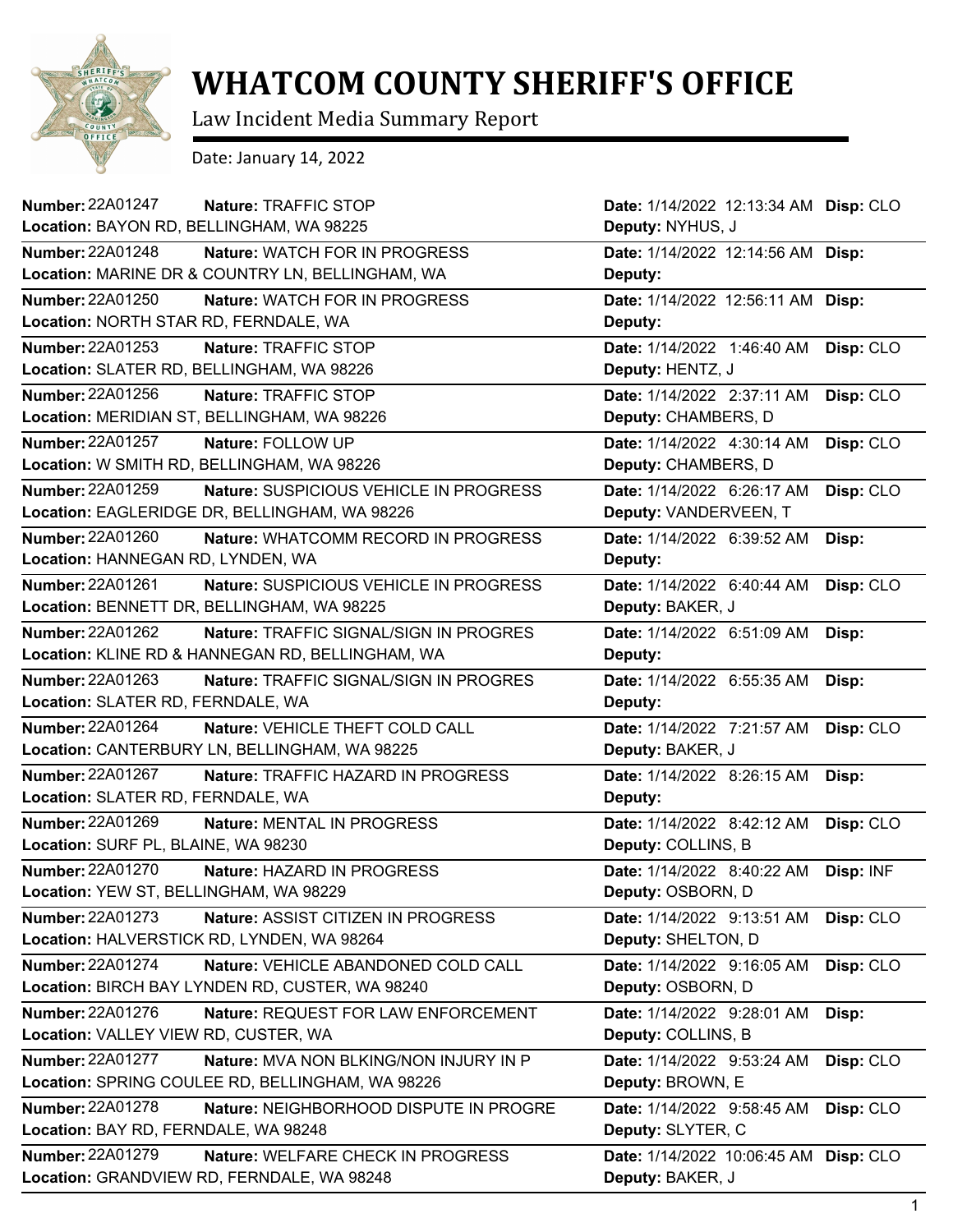| Number: 22A01281                                         | Nature: WELFARE CHECK IN PROGRESS                                                     |         | Date: 1/14/2022 10:11:58 AM Disp: CLO                       |           |
|----------------------------------------------------------|---------------------------------------------------------------------------------------|---------|-------------------------------------------------------------|-----------|
|                                                          | Location: CANTERBURY LN, BELLINGHAM, WA 98225                                         |         | Deputy: SHELTON, D                                          |           |
| Number: 22A01282                                         | Nature: MENTAL IN PROGRESS                                                            |         | Date: 1/14/2022 10:42:36 AM Disp: CLO                       |           |
| Location: SURF PL, BLAINE, WA 98230                      |                                                                                       |         | Deputy: JONES, D                                            |           |
| Number: 22A01283                                         | Nature: SUBJECT STOP                                                                  |         | Date: 1/14/2022 10:50:33 AM Disp: CLO                       |           |
|                                                          | Location: BIRCH BAY SQUARE ST, BLAINE, WA 98230                                       |         | Deputy: JONES, D                                            |           |
| <b>Number: 22A01284</b>                                  | Nature: DRUGS COLD CALL                                                               |         | Date: 1/14/2022 11:00:07 AM Disp: CLO                       |           |
|                                                          | Location: MOSQUITO LAKE RD, DEMING, WA 98244                                          |         | Deputy: BROWN, E                                            |           |
| Number: 22A01286                                         | Nature: BURGLARY IN PROGRESS                                                          |         | Date: 1/14/2022 11:17:04 AM Disp: CAA                       |           |
|                                                          | Location: ALDERGROVE RD, FERNDALE, WA 98248                                           |         | Deputy: COLLINS, B                                          |           |
| Arrested: FERRIS, BRADLEY A.                             |                                                                                       | Age: 42 |                                                             |           |
| <b>Offenses: Burglary 2nd</b>                            |                                                                                       |         |                                                             |           |
| Arrested: HORN, JACK C.<br><b>Offenses: Burglary 2nd</b> |                                                                                       | Age: 46 |                                                             |           |
| <b>Number: 22A01287</b>                                  | Nature: WATCH FOR IN PROGRESS                                                         |         | Date: 1/14/2022 11:17:39 AM Disp:                           |           |
|                                                          | Location: ARNIE RD & BRUCE RD, CUSTER, WA                                             |         | Deputy:                                                     |           |
| <b>Number: 22A01288</b>                                  | Nature: IMPOUND PRIVATE IN PROGRESS                                                   |         | Date: 1/14/2022 11:19:51 AM Disp:                           |           |
| Location: W SMITH RD, BELLINGHAM, WA                     |                                                                                       |         | Deputy:                                                     |           |
| <b>Number: 22A01289</b>                                  | Nature: DOMESTIC VERBAL IN PROGRESS                                                   |         |                                                             |           |
| Location: MORGAN DR, BLAINE, WA 98230                    |                                                                                       |         | Date: 1/14/2022 11:27:19 AM Disp: CLO<br>Deputy: SHELTON, D |           |
| <b>Number: 22A01290</b>                                  |                                                                                       |         |                                                             |           |
|                                                          | Nature: TRAFFIC HAZARD IN PROGRESS<br>Location: ALDRICH RD & LANGE RD, BELLINGHAM, WA |         | Date: 1/14/2022 11:42:57 AM Disp:<br>Deputy:                |           |
|                                                          |                                                                                       |         |                                                             |           |
| Number: 22A01291<br>Location: SURF PL, BLAINE, WA 98230  | Nature: MENTAL COLD CALL                                                              |         | Date: 1/14/2022 11:44:09 AM Disp: UNF<br>Deputy: BAKER, J   |           |
| <b>Number: 22A01292</b>                                  |                                                                                       |         |                                                             |           |
|                                                          | Nature: ASSIST AGENCY IN PROGRESS<br>Location: ALDERWOOD AVE, BELLINGHAM, WA 98225    |         | Date: 1/14/2022 11:50:35 AM Disp: CLO<br>Deputy: BAKER, J   |           |
| Number: 22A01293                                         |                                                                                       |         |                                                             |           |
| Location: OLD GUIDE RD, LYNDEN, WA 98264                 | Nature: FORGERY COLD CALL                                                             |         | Date: 1/14/2022 11:50:52 AM Disp: CLO<br>Deputy: BOYD, M    |           |
| Number: 22A01294                                         |                                                                                       |         |                                                             |           |
|                                                          | Nature: CIVIL PROBLEM IN PROGRESS<br>Location: NORTHWEST DR, BELLINGHAM, WA 98226     |         | Date: 1/14/2022 11:58:53 AM Disp: CLO<br>Deputy: BOYD, M    |           |
| Number: 22A01295                                         | Nature: WHATCOMM RECORD IN PROGRESS                                                   |         |                                                             |           |
| Location: S NUGENT RD, LUMMI ISLAND, WA                  |                                                                                       |         | Date: 1/14/2022 11:59:42 AM Disp:<br>Deputy:                |           |
| Number: 22A01296                                         | Nature: ASSIST AGENCY COLD CALL                                                       |         |                                                             |           |
|                                                          | Location: PACIFIC HWY, BELLINGHAM, WA 98226                                           |         | Date: 1/14/2022 12:01:53 PM Disp: CLO<br>Deputy: BAKER, J   |           |
| Number: 22A01297                                         | Nature: MVA BLOCKING IN PROGRESS                                                      |         | Date: 1/14/2022 12:09:22 PM Disp: CLO                       |           |
|                                                          | Location: W WISER LAKE RD, FERNDALE, WA 98248                                         |         | Deputy: OSBORN, D                                           |           |
| <b>Number: 22A01298</b>                                  | Nature: SUICIDAL SUBJECT IN PROGRESS                                                  |         | Date: 1/14/2022 12:17:52 PM Disp: CLO                       |           |
|                                                          | Location: WILLEYS LAKE RD, CUSTER, WA 98240                                           |         | Deputy: BAKER, J                                            |           |
| <b>Number: 22A01299</b>                                  | Nature: ALARM AUDIBLE IN PROGRESS                                                     |         | Date: 1/14/2022 12:39:58 PM Disp:                           |           |
| Location: STEIN RD, CUSTER, WA                           |                                                                                       |         | Deputy:                                                     |           |
| Number: 22A01301                                         | Nature: THEFT COLD CALL                                                               |         | Date: 1/14/2022 12:56:43 PM Disp: CLO                       |           |
|                                                          | Location: BOXWOOD AVE, BELLINGHAM, WA 98225                                           |         | Deputy: SHELTON, D                                          |           |
| Number: 22A01302                                         | Nature: SUSPICIOUS VEHICLE IN PROGRESS                                                |         |                                                             |           |
|                                                          | Location: GOLDEN VALLEY DR, MAPLE FALLS, WA 98266                                     |         | Date: 1/14/2022 1:09:02 PM<br>Deputy: RATHBUN, R            | Disp: UNF |
| <b>Number: 22A01304</b>                                  |                                                                                       |         |                                                             |           |
| Location: DOUGLAS RD, FERNDALE, WA 98248                 | Nature: SERVE PAPERS IN PROGRESS                                                      |         | Date: 1/14/2022 1:23:15 PM<br>Deputy: BOYD, M               | Disp: INF |
| Number: 22A01305                                         | Nature: ASSIST CITIZEN IN PROGRESS                                                    |         | Date: 1/14/2022 1:21:30 PM                                  |           |
| Location: JUBILEE LN, BELLINGHAM, WA 98229               |                                                                                       |         | Deputy: BROWN, E                                            | Disp: CLO |
| Number: 22A01306                                         |                                                                                       |         |                                                             |           |
|                                                          | Nature: MENTAL COLD CALL<br>Location: GRAND AVE, BELLINGHAM, WA 98225                 |         | Date: 1/14/2022 1:24:59 PM<br>Deputy: HEINRICH, C           | Disp: CLO |
|                                                          |                                                                                       |         |                                                             |           |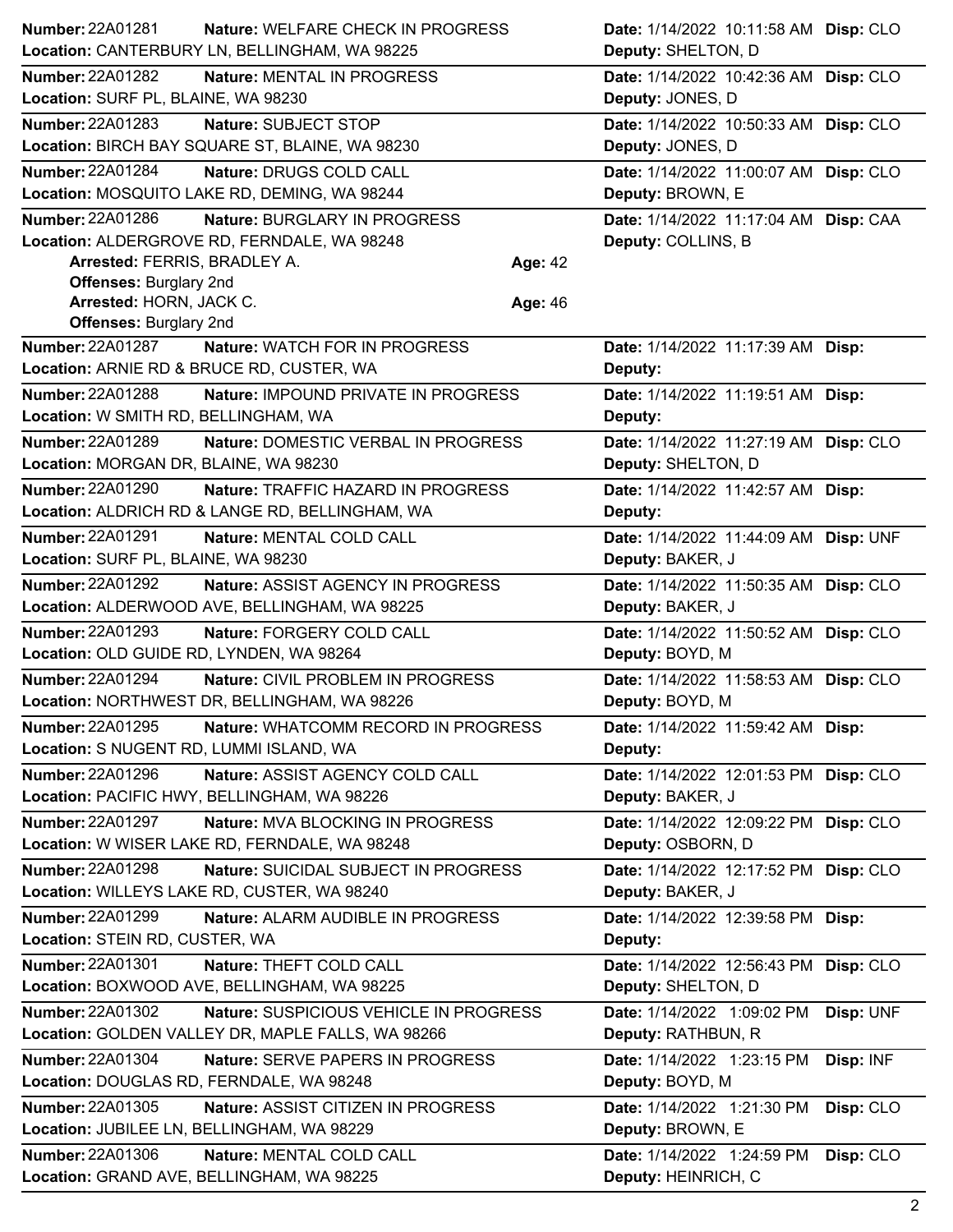| <b>Number: 22A01307</b>                    | Nature: JUVENILE PROBLEM IN PROGRESS               | Date: 1/14/2022 1:34:38 PM | Disp: CLO |
|--------------------------------------------|----------------------------------------------------|----------------------------|-----------|
| Location: ELMWOOD DR, BLAINE, WA 98230     |                                                    | Deputy: MELLEMA, S         |           |
| <b>Number: 22A01308</b>                    | <b>Nature: ASSIST AGENCY IN PROGRESS</b>           | Date: 1/14/2022 1:46:56 PM | Disp: CLO |
| Location: MT BAKER HWY, DEMING, WA 98244   |                                                    | Deputy: BROWN, E           |           |
| Number: 22A01312                           | Nature: SUSPICIOUS VEHICLE IN PROGRESS             | Date: 1/14/2022 2:03:53 PM | Disp: CLO |
|                                            | Location: YEW STREET RD, BELLINGHAM, WA 98229      | Deputy: SHELTON, D         |           |
| Number: 22A01314                           | <b>Nature: WATCH FOR IN PROGRESS</b>               | Date: 1/14/2022 2:28:03 PM | Disp:     |
|                                            | Location: HANNEGAN RD & TEN MILE RD, EVERSON, WA   | Deputy:                    |           |
| Number: 22A01315                           | Nature: DOMESTIC ORDER VIOL IN PROGRES             | Date: 1/14/2022 2:29:07 PM | Disp:     |
| Location: GRAND AV, BELLINGHAM, WA         |                                                    | Deputy:                    |           |
| Number: 22A01318                           | Nature: EXTRA PATROL IN PROGRESS                   | Date: 1/14/2022 3:35:26 PM | Disp:     |
| Location: HARBORVIEW RD, BLAINE, WA        |                                                    | Deputy:                    |           |
| Number: 22A01319                           | Nature: HIT AND RUN COLD CALL                      | Date: 1/14/2022 3:47:14 PM | Disp: CLO |
|                                            | Location: NORTHSHORE RD, BELLINGHAM, WA 98226      | Deputy: OSBORN, D          |           |
| Number: 22A01320                           | Nature: WHATCOMM RECORD IN PROGRESS                | Date: 1/14/2022 3:54:28 PM | Disp:     |
| Location: ACADEMY RD, BELLINGHAM, WA       |                                                    | Deputy:                    |           |
| <b>Number: 22A01321</b>                    | Nature: WELFARE CHECK IN PROGRESS                  | Date: 1/14/2022 3:54:22 PM | Disp:     |
| Location: BLAINE RD, BLAINE, WA            |                                                    | Deputy:                    |           |
| Number: 22A01323                           | Nature: LITTERING COLD CALL                        | Date: 1/14/2022 4:10:10 PM | Disp:     |
| Location: STEIN RD, CUSTER, WA             |                                                    | Deputy:                    |           |
| Number: 22A01324                           | <b>Nature: TRAFFIC CONTROL IN PROGRESS</b>         | Date: 1/14/2022 4:14:13 PM | Disp: CLO |
| Location: E SMITH RD, BELLINGHAM, WA 98226 |                                                    | Deputy: DOUGLAS, J         |           |
| Number: 22A01325                           | <b>Nature: WATCH FOR IN PROGRESS</b>               | Date: 1/14/2022 4:14:15 PM | Disp:     |
|                                            | Location: HANNEGAN RD & AXTON RD, BELLINGHAM, WA   | Deputy:                    |           |
| <b>Number: 22A01328</b>                    | Nature: DOMESTIC VERBAL COLD CALL                  | Date: 1/14/2022 4:52:12 PM | Disp: CLO |
|                                            | Location: OLD GUIDE RD, BELLINGHAM, WA 98226       | Deputy: WRIGHT, M          |           |
| Number: 22A01329                           | <b>Nature: HIT AND RUN IN PROGRESS</b>             | Date: 1/14/2022 4:54:28 PM | Disp:     |
|                                            | Location: HARBORVIEW RD & LINCOLN RD, BLAINE, WA   | Deputy: OSBORN, D          |           |
| Number: 22A01330                           | Nature: WHATCOMM RECORD IN PROGRESS                | Date: 1/14/2022 5:08:36 PM | Disp:     |
| Location: BENSON RD, LYNDEN, WA            |                                                    | Deputy:                    |           |
| <b>Number: 22A01331</b>                    | Nature: Not available.                             | Date: 1/14/2022 5:26:36 PM | Disp:     |
| Location: W AXTON RD, BELLINGHAM, WA       |                                                    | Deputy: ASSINK, G          |           |
| Number: 22A01334                           | Nature: WHATCOMM RECORD IN PROGRESS                | Date: 1/14/2022 5:46:09 PM | Disp:     |
| Location: NORTHWEST DR, FERNDALE, WA       |                                                    | Deputy:                    |           |
| Number: 22A01335                           | Nature: SUSPICIOUS VEHICLE IN PROGRESS             | Date: 1/14/2022 5:52:30 PM | Disp: CLO |
|                                            | Location: NORTHWEST DR, FERNDALE, WA 98248         | Deputy: MELLEMA, S         |           |
| Number: 22A01336                           | Nature: ASSIST AGENCY IN PROGRESS                  | Date: 1/14/2022 5:59:42 PM | Disp:     |
| Location: GRAND AV, BELLINGHAM, WA         |                                                    | Deputy: HIGH, M            |           |
| Number: 22A01337                           | Nature: WELFARE CHECK IN PROGRESS                  | Date: 1/14/2022 6:24:03 PM | Disp:     |
| Location: E WISER LAKE RD, LYNDEN, WA      |                                                    | Deputy: DOUGLAS, J         |           |
| Number: 22A01338                           | Nature: WATCH FOR IN PROGRESS                      | Date: 1/14/2022 6:27:41 PM | Disp:     |
|                                            | Location: GUIDE MERIDIAN & TEN MILE RD, LYNDEN, WA | Deputy:                    |           |
| Number: 22A01339                           | Nature: REFER TO WSP IN PROGRESS                   | Date: 1/14/2022 6:57:15 PM | Disp:     |
|                                            | Location: GUIDE MERIDIAN & BADGER RD, LYNDEN, WA   | Deputy:                    |           |
| Number: 22A01340                           | Nature: TRAFFIC HAZARD IN PROGRESS                 | Date: 1/14/2022 6:55:14 PM | Disp:     |
| Location: ARNIE RD, CUSTER, WA             |                                                    | Deputy: MELLEMA, S         |           |